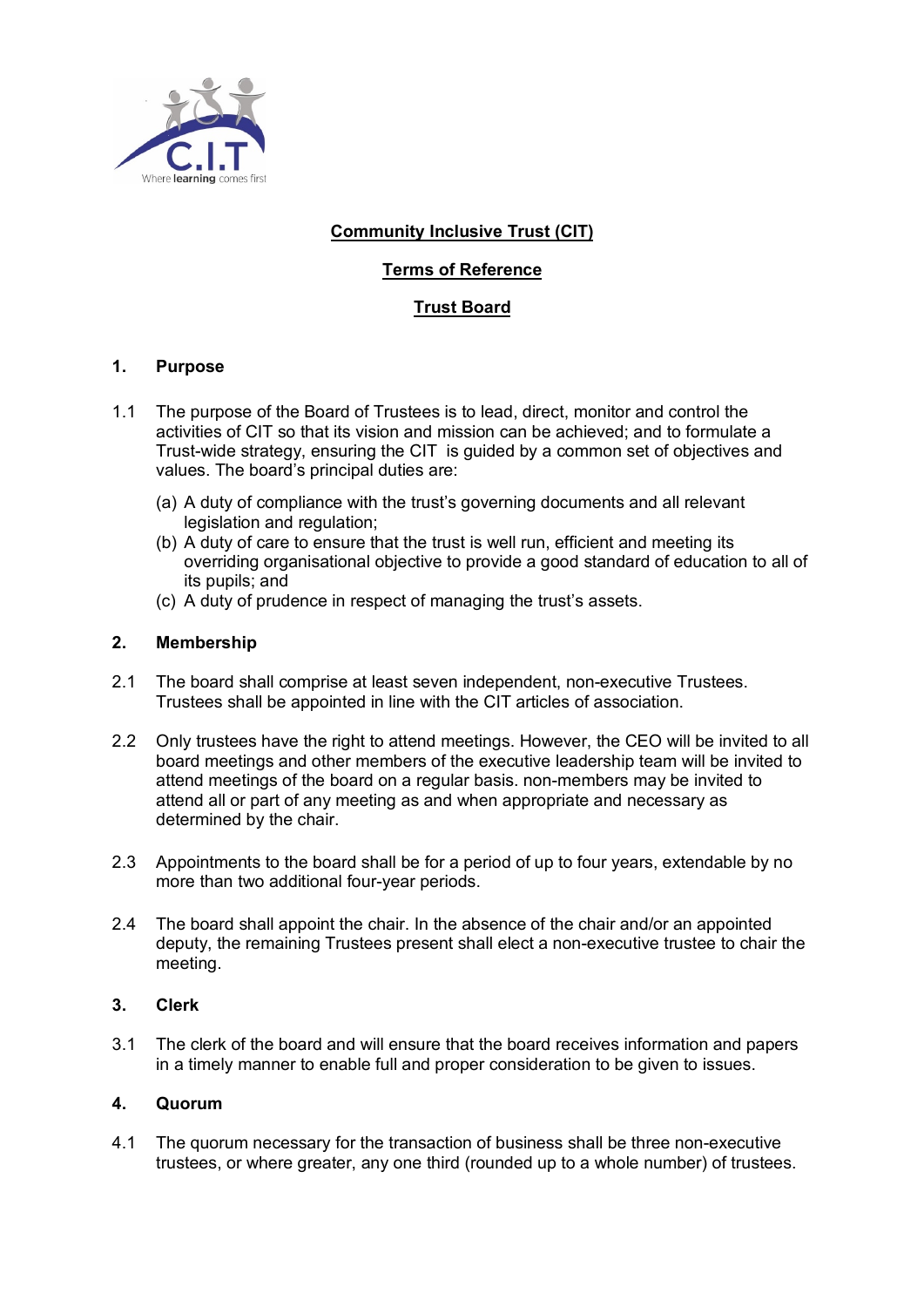

## **5. Frequency of meetings**

- 5.1 The board shall meet at least four times a year at appropriate intervals in the financial, audit and educational reporting cycle and otherwise as required.
- 5.2 Outside of the formal meeting programme, the board chair will maintain a dialogue with key individuals involved in the company's governance, including the chief executive, the finance director and the director of operations and governance.

## **6. Notice of meetings**

- 6.1 A schedule of meeting for the academic year shall be agreed in advance by the board. Additional meetings of the board shall be convened by the board clerk at the request of any of the trustees.
- 6.2 Unless otherwise agreed, notice of each meeting confirming the venue, time and date together with an agenda of items to be discussed, shall be forwarded to each trustee and any other person required to attend, no later than five working days before the date of the meeting. Supporting papers shall be sent to members and to other attendees as appropriate, at the same time.

#### **7. Minutes of meetings**

- 7.1 The clerk shall minute the proceedings and decisions of all meetings of the board, including recording the names of those present and in attendance.
- 7.2 Draft minutes of board meetings shall be circulated promptly to all members of the Board.

#### 8. **Resignation and removal**

- 8.1 A person serving on the Committee shall cease to hold office if:
	- a) he/she resigns their office by giving notice in writing to the Clerk or Chairman
	- b) the Trustees terminate the appointment of the Committee member, whose presence or conduct is deemed by the Trustees, at their sole discretion, not to be in the best interests of the Trust.

## **9. Proceedings of Board meetings**

9.1 Each trustee present in person shall be entitled to one vote.

9.2 Resolutions passed are by a majority vote of the trustees. The chair has a further casting vote where there is an equal division of votes.

9.3 The trust's Virtual Governance policy sets out the changed arrangement and rules for the passing of resolutions when governance is transacted virtually.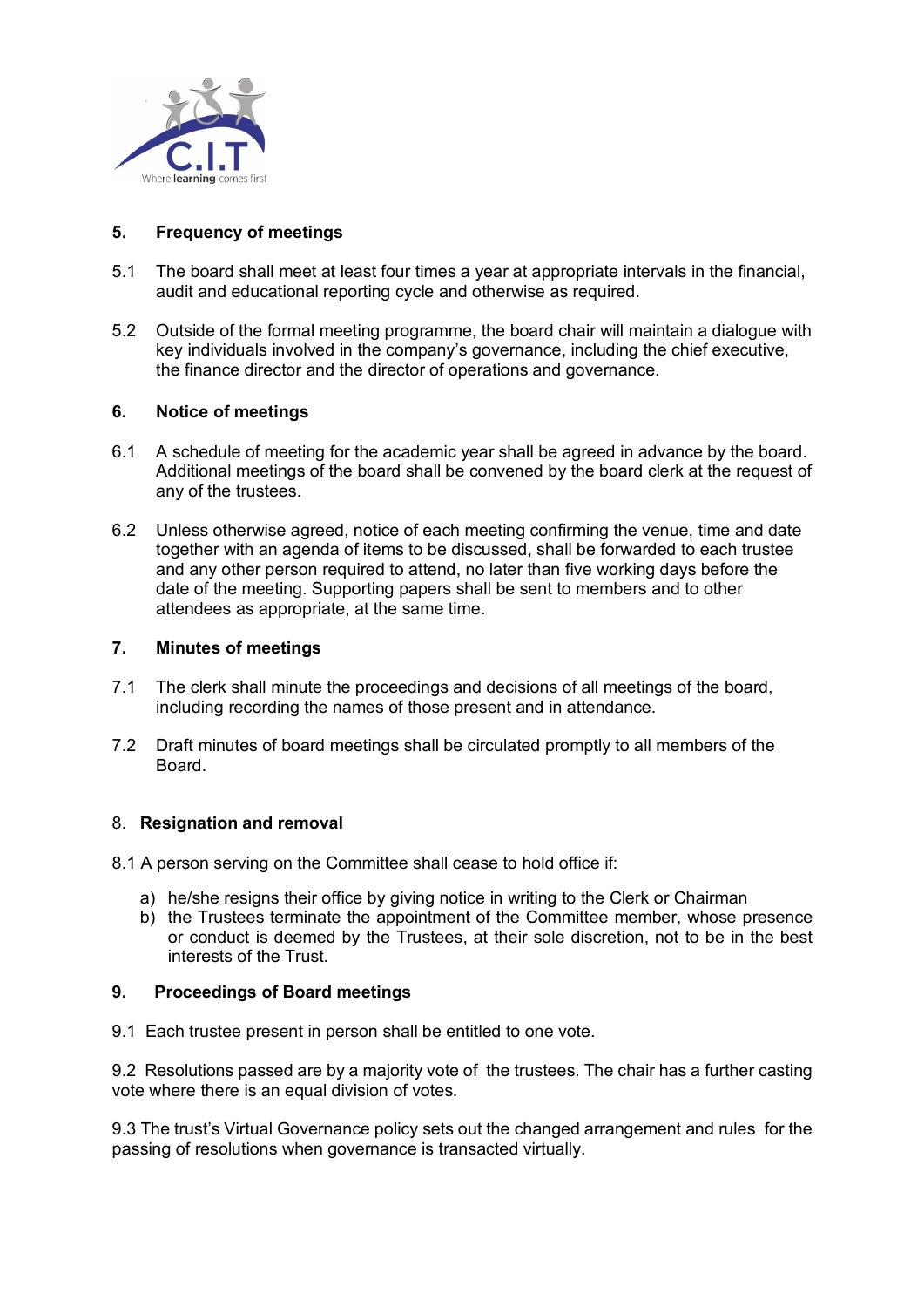

9.4 A register of attendance shall be kept for each Committee meeting and published annually.

### **10. Duties**

#### Strategic direction

- **10.1** The board works in partnership with the chief executive and other senior staff to ensure that:
	- (a) The constitution and rules that govern the trust remain fit for purpose;
	- (b) There is a regular review of the trust's strategic plans and priorities;
	- (c) The trust has a clear vision, mission, set of values and strategy, and that there is a common understanding of these by trustees, staff and volunteers;
	- (d) Delegated decision-making is clearly defined from academy level through to the board – this is detailed in the Scheme of Delegation.
	- (e) Annual and operational plans and budgets support the vision, mission and strategy;
	- (f) The views of the trust's pupils and stakeholders are regularly sought and considered in developing strategy;
	- (g) Consideration is given to matters that might affect the trust (environment, political, financial, competitive, partnerships, alliances).
	- (h) The potential risks facing the trust, including those related to its strategic priorities , are determined and assessed in relation to the board's risk appetite.
	- (i) Risk control measures are in place and are impactful in reducing levels of perceived risk.

#### Performance management

- 10.2 The board is responsible for the performance of the trust, for its impact upon pupils and other stakeholders, and for its corporate behaviour by:
	- (a) Agreeing and assuring the mechanisms for measuring the trust's impact and progress towards its vision, mission and strategic objectives, business plans and annual budgets, and regularly considering reports on the Trust's performance.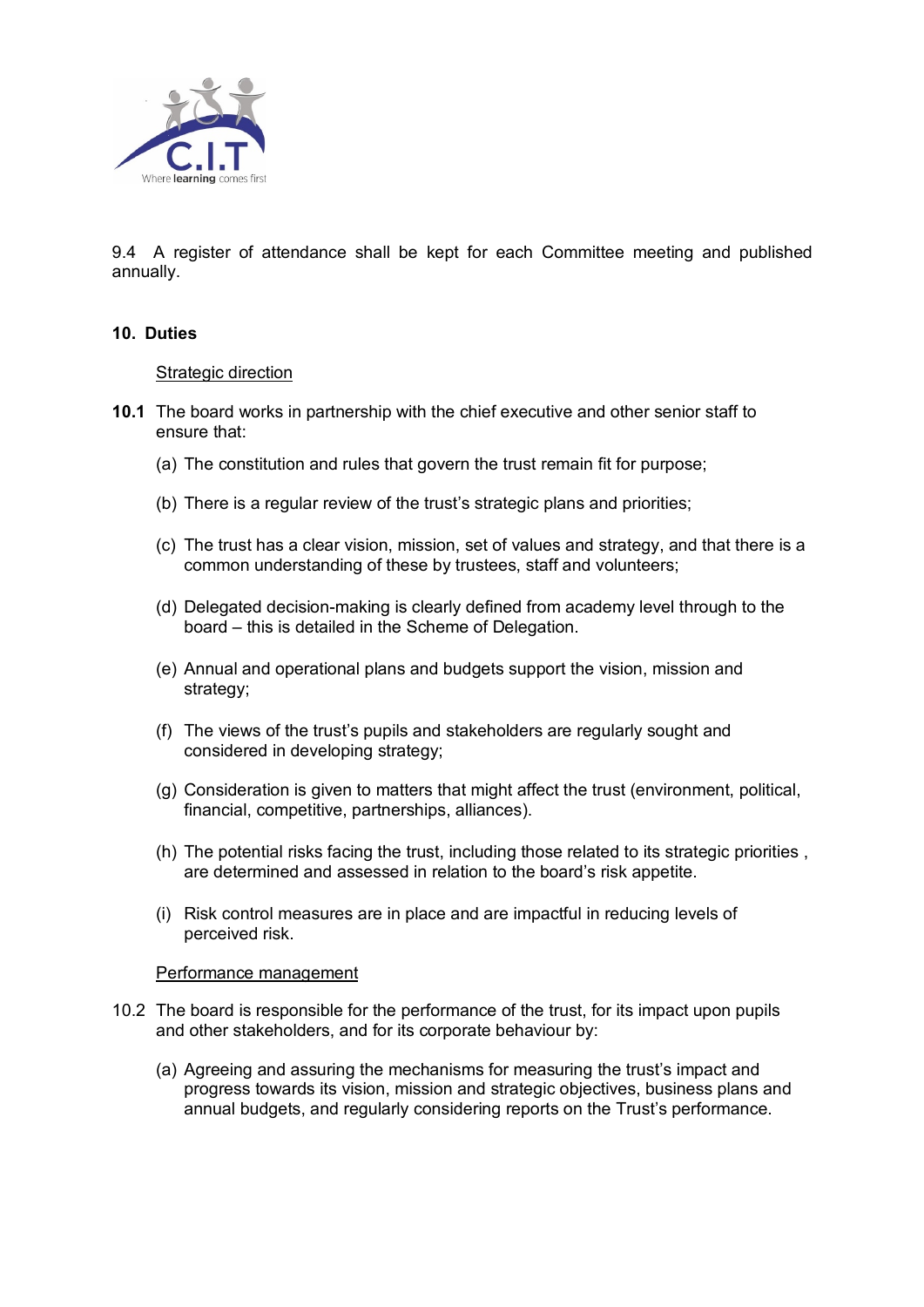

- (b) Ensuring that there are policies and position statements to direct key areas of the trust's business and seeking assurance as to effectiveness of policies and position statements.
- (c) Ensuring that there are appropriate quality and service standards for the delivery of education and that these are met.
- (d) Ensuring that the major risks to the trust are regularly identified and reviewed and that assured systems are in place to mitigate or minimise these risks.
- (e) Ensuring that there are effective complaint systems in place for pupils and parents/carers.
- (f) Ensuring that there are assured processes for trustees, staff and volunteers to report activity which might compromise the effectiveness of the trust.
- (g) Employing and holding the chief executive to account for the management and administration of the trust, with regular constructive feedback on his/her performance.
- (h) Ensuring that the trust has effective employment policies and processes in place to recruit, train and develop staff and volunteers.

#### Finance and assets

- 10.3 The board acts as the guardians of the trust's finances and other assets by:
	- (a) Ensuring that the trust's financial obligations are met and that there are adequate financial controls in place to ensure all money due is received and properly applied, and that all assets and liabilities are recorded.
	- (b) Acting reasonably and prudently in all matters relating to the trust and always in the interests of the trust.
	- (c) Being accountable for the solvency of the trust.
	- (d) Reviewing the condition and use of the properties and land owned by the trust.
	- (e) Ensuring that intangible assets such as organisational knowledge and expertise, intellectual property, the trust's brand, good name and reputation are recognised, used and safeguarded.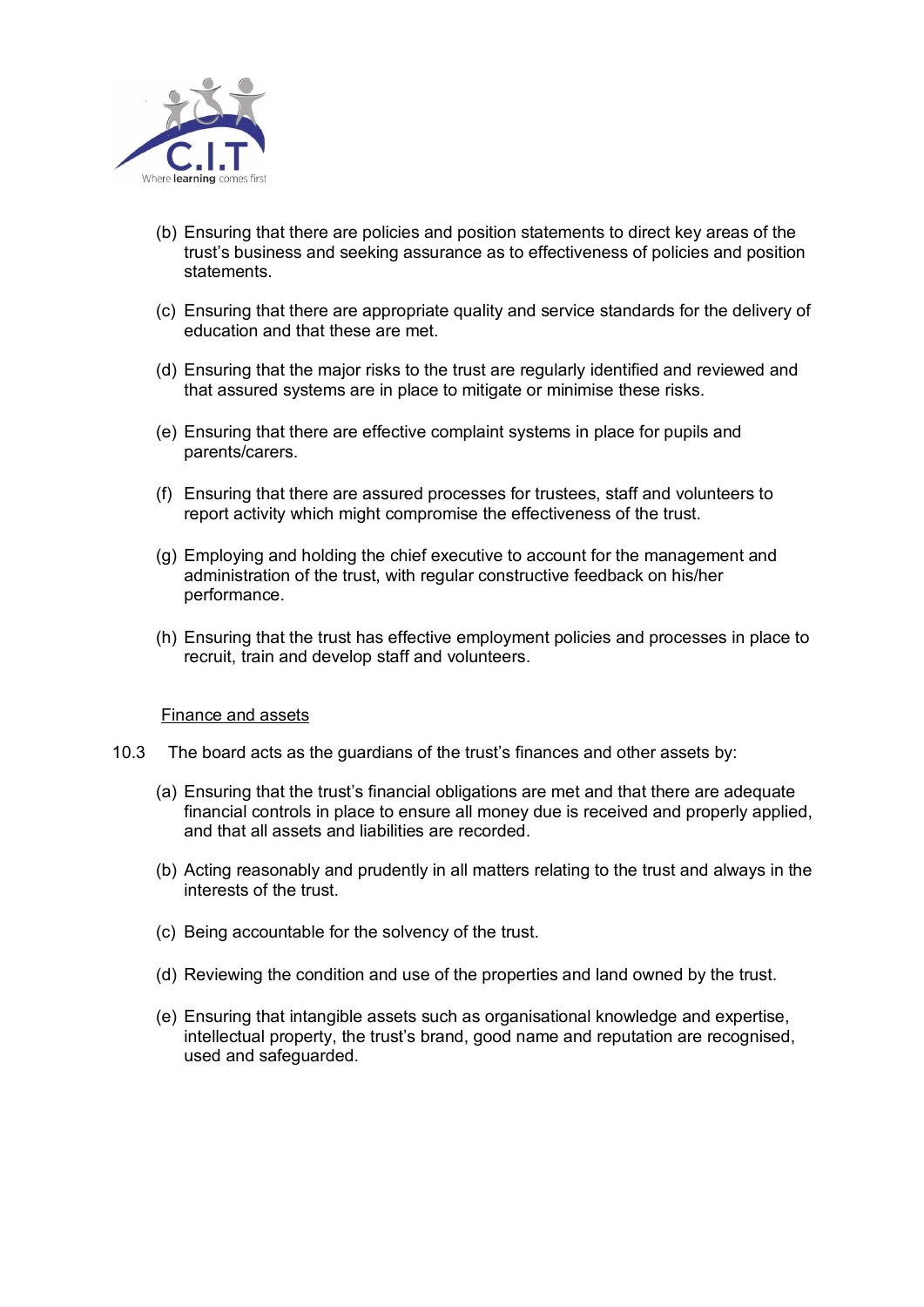

## **Compliance**

- 10.4 The board must:
	- (a) Ensure, with professional advice as appropriate, that the trust complies with all constitutional, legal, regulatory and statutory requirements.
	- (b) Ensure the trust complies with health and safety standards in its academies and offices.
	- (a) Ensure that the trust, its staff and volunteers, understand, comply with and undertake appropriate training in (as necessary) safeguarding practice, regulation and legislation.
		- (b) Understand and comply with the constitution and rules that govern the trust.

### **Governance**

- 10.5 The board aims for the highest possible standard of governance by ensuring that:
	- (a) The trust has a governance framework that is appropriate to an organisation of its size/complexity, stage of development and constitution. That this framework is regularly reviewed, along with the board's performance.
	- (b) In consultation with the chief executive, the board has the mix of skills and experience it requires to govern the trust well, and that the board has access to and considers, relevant external professional advice and expertise.
	- (c) Major decisions and policies are made by the trustees active collectively, and that board decisions are recorded in writing by means of minutes.
	- (d) The board's delegated authority is recorded by terms of reference for board committees, job descriptions for trustees and key staff, and that reporting procedures back to the board are recorded in writing and complied with.
	- (e) The responsibilities delegated to the chief executive are clearly expressed and understood, and directions given to him/her come from the board as a whole.
	- (f) There is a systematic, open and fair procedure for recruitment of trustees and of the chief executive.
	- (g) All members of the board receive appropriate induction on their appointment and that they continue to receive appropriate advice, information and training (both individual and collective).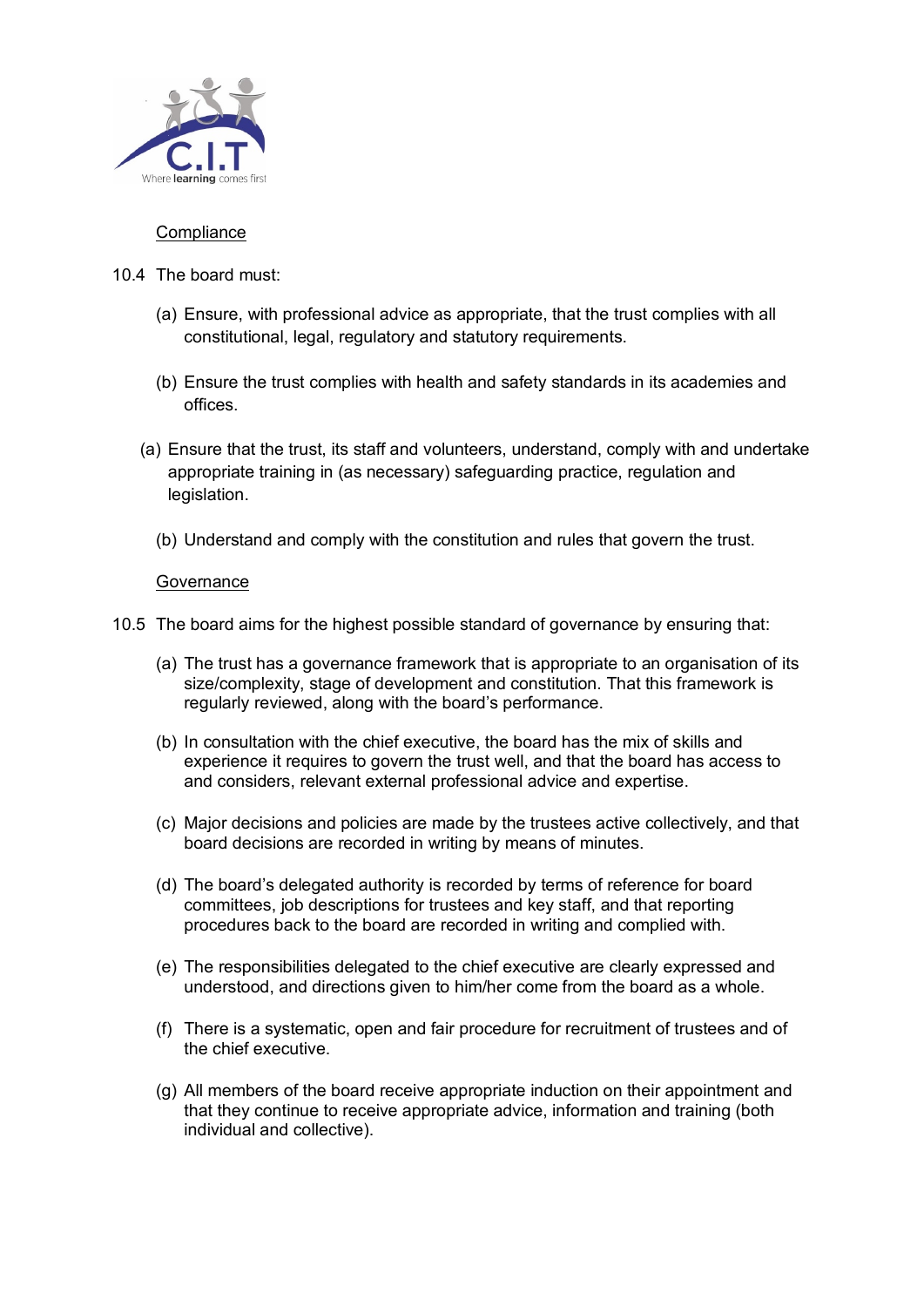

- (h) Trustees have a code of conduct and comply with it, and that there are mechanisms for the removal of trustees who do not abide by the trustee code of conduct.
- (i) In carrying out the above duties, professional advice is taken when necessary and the advice received is recorded.

#### **11. Other matters**

- **11.1** The board shall:
	- (a) have access to sufficient resources in order to carry out its duties, including access to the company secretariat for assistance as required;
	- (b) be provided with appropriate and timely training, both in the form of an induction programme for new trustees and on an ongoing basis for all trustees;
	- (c) oversee and be accountable for work undertaken by any board committees;
	- (d) arrange for periodic reviews of its own performance and, at least annually, review its terms of reference to ensure it is operating at maximum effectiveness and recommend any changes it considers necessary to the board.
	- (e) Have the power to make written resolutions without the need to meet in line with the details given in Annex 1.

## **12. Authority**

- 12.1 The board is authorised to:
	- (a) seek any information it requires from any employee of the company in order to perform its duties;
	- (b) obtain, at the company's expense, independent legal, accounting or other professional advice on any matter it believes it necessary to do so;
	- (c) call any employee to be questioned at a meeting of the committee as and when required; and
	- (d) have the right to publish in the company's annual report, details of any issues that it decides are in the public interest.

12 .2 The chair of the board has the authority to take Chairs Action in line with the details given in Annex 2.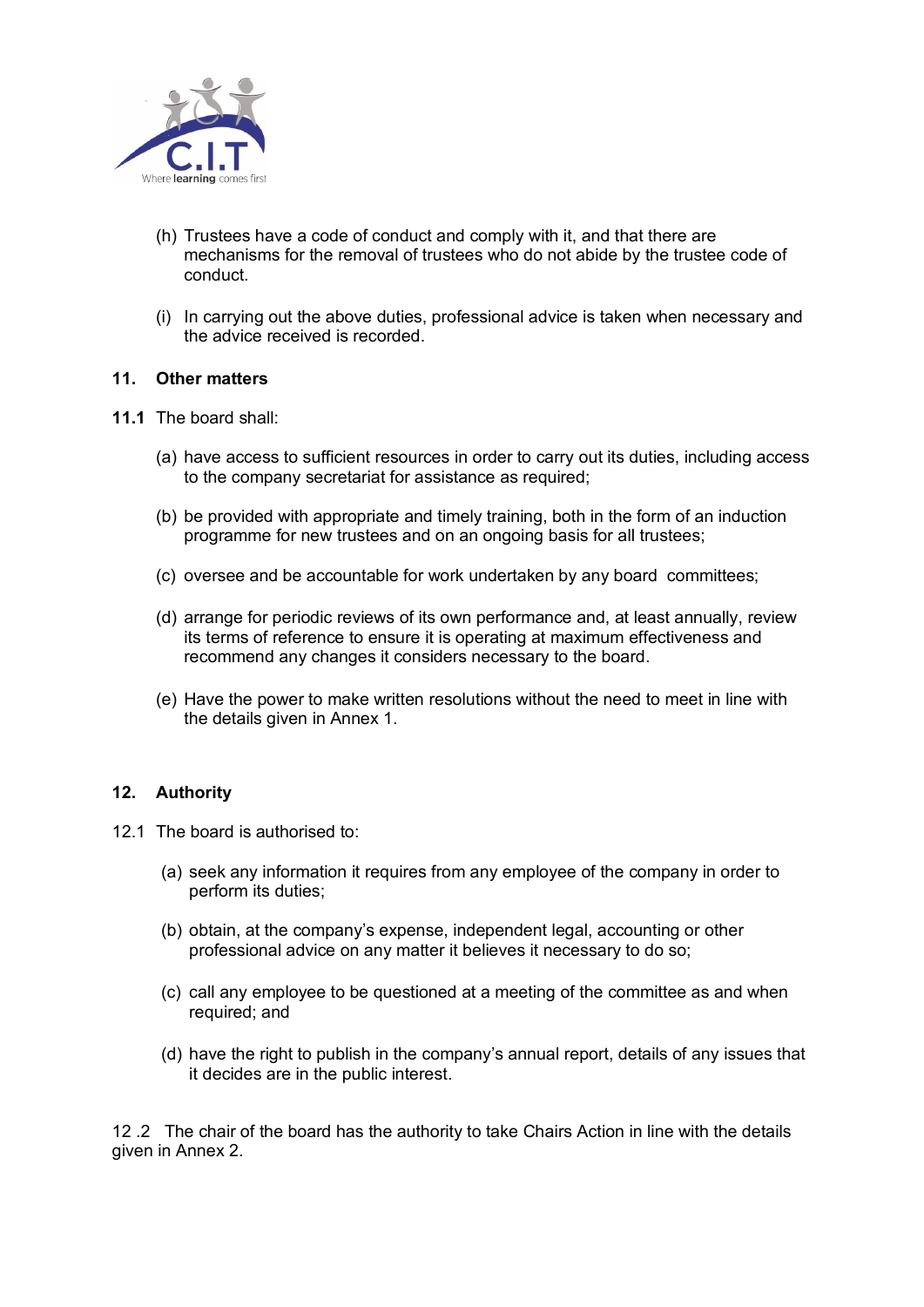

# **Annex 1.**

## **Passing resolutions when detailed discussion or explanation is not required, i.e, without a meeting of the Trustees**

….(that)under the Model Articles (Model Article 123) a valid Board resolution can be passed in writing where a resolution in writing is signed by all the Trustees entitled to receive notice of a meeting of Trustees (or of a committee of Trustees). The resolution can consist of several documents in the same form, each signed by one or more of the Trustees.

The resolution will be passed when the Written Resolution Document ( see below ) it has been signed by all the relevant trustees and emailed it to the clerk of the Trust Board along with confirmation that they have put the original in the post to the clerk.

Minutes – once a written Board resolution is passed then this needs to be confirmed to the Trustees. The resolutions should then be placed with the board minutes to record the resolutions.

## **Annex 2.**

## **Chair's Action**

In order to facilitate the Trust making urgent decisions that arise between Board and committee meetings the Chair (or Vice Chair) may use the following decision-making procedure (to be known as Chair's Action):

1. Notwithstanding any provisions of the Trust's Articles of Association (the Articles) if the Chair is of the opinion that a matter of urgency exists [and it is not practicable to arrange a Board meeting on short notice in the circumstances] either:

(i) after receiving a written report from the [CEO]which clearly states, amongst other things, why the item concerned could not be brought to a regular meeting and why it would qualify for urgent decision under this procedure; or

(ii) as a result of other information that is brought to their attention and a delay in exercising the function would likely be seriously detrimental to the interests of the Trust, School pupil or their parent or a person who works at the Trust,

then, in consultation with the CEO, they may exercise any function of the Trust which (i) can be delegated to an individual under the Articles, the Trust's funding agreements with the Secretary of State for Education (including the relevant Academies Financial Handbook) [or (ii) any function relating to the exclusion of pupils].